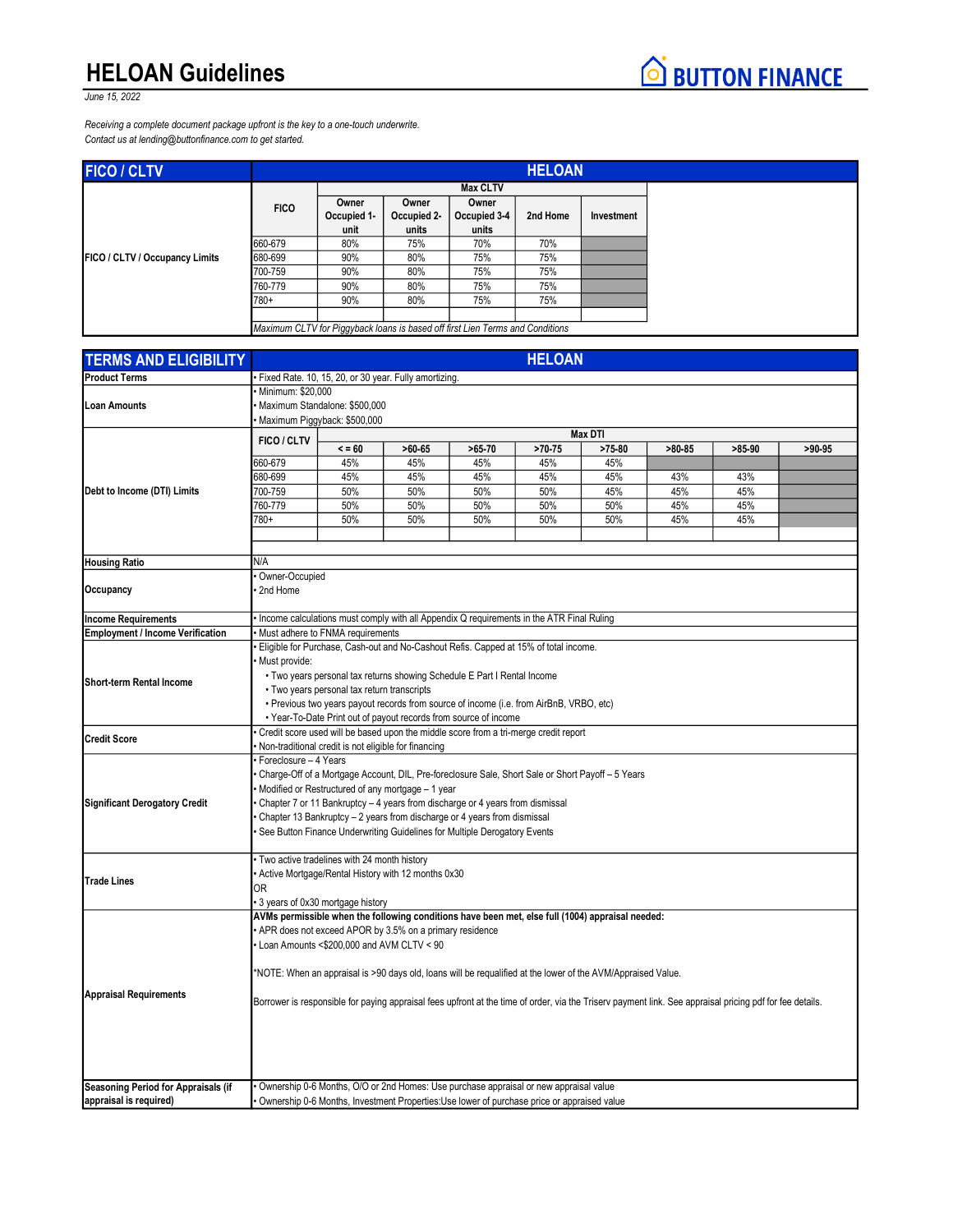| <b>TERMS AND ELIGIBILITY</b> | <b>HELOAN</b>                                                                                                                                                                                                                                                                                                                                         |  |  |  |  |  |  |
|------------------------------|-------------------------------------------------------------------------------------------------------------------------------------------------------------------------------------------------------------------------------------------------------------------------------------------------------------------------------------------------------|--|--|--|--|--|--|
|                              | Loans <\$250,000 require a title search with Owner and Encumbrance property report with E&O insurance                                                                                                                                                                                                                                                 |  |  |  |  |  |  |
| <b>Title Requirements</b>    | Full Title Insurance is required on loans that are >/=\$250,000                                                                                                                                                                                                                                                                                       |  |  |  |  |  |  |
|                              | Borrower is responsible for all title insurance costs associated with the transaction                                                                                                                                                                                                                                                                 |  |  |  |  |  |  |
| <b>Reserve Requirements</b>  | No Reserves Required                                                                                                                                                                                                                                                                                                                                  |  |  |  |  |  |  |
| <b>Housing History</b>       | Max 0x30 in the last 12 months mortgage payment history is required inclusive of all REO for all borrowers on the transaction<br>Piggyback FTHB Housing History: 1st lien provider to verify housing history on first-time homebuyer<br>Once the deferment/forbearance period has expired borrower must make 3 timely monthly payments over 3 months. |  |  |  |  |  |  |
| Eligible First Liens         | <b>Fixed Rate</b><br>ARMs with >3 year fixed period from app date; qualified at full note rate (index+margin)<br>Fully amortizing<br>Terms up to 30 years<br>Modified mortgages reporting current for past 12 months<br>Mortgages must be held in title holder's name                                                                                 |  |  |  |  |  |  |
| Ineligible first Liens       | Negative Amoritzation<br>Interest-Only<br>Assumed mortgage loans<br>Prepayment penalities have not expired<br><b>Balloon payments</b><br>Loans currently in forbearance w/o 3 consecutive monthly payments made<br>Capitalizations or other non-standard features                                                                                     |  |  |  |  |  |  |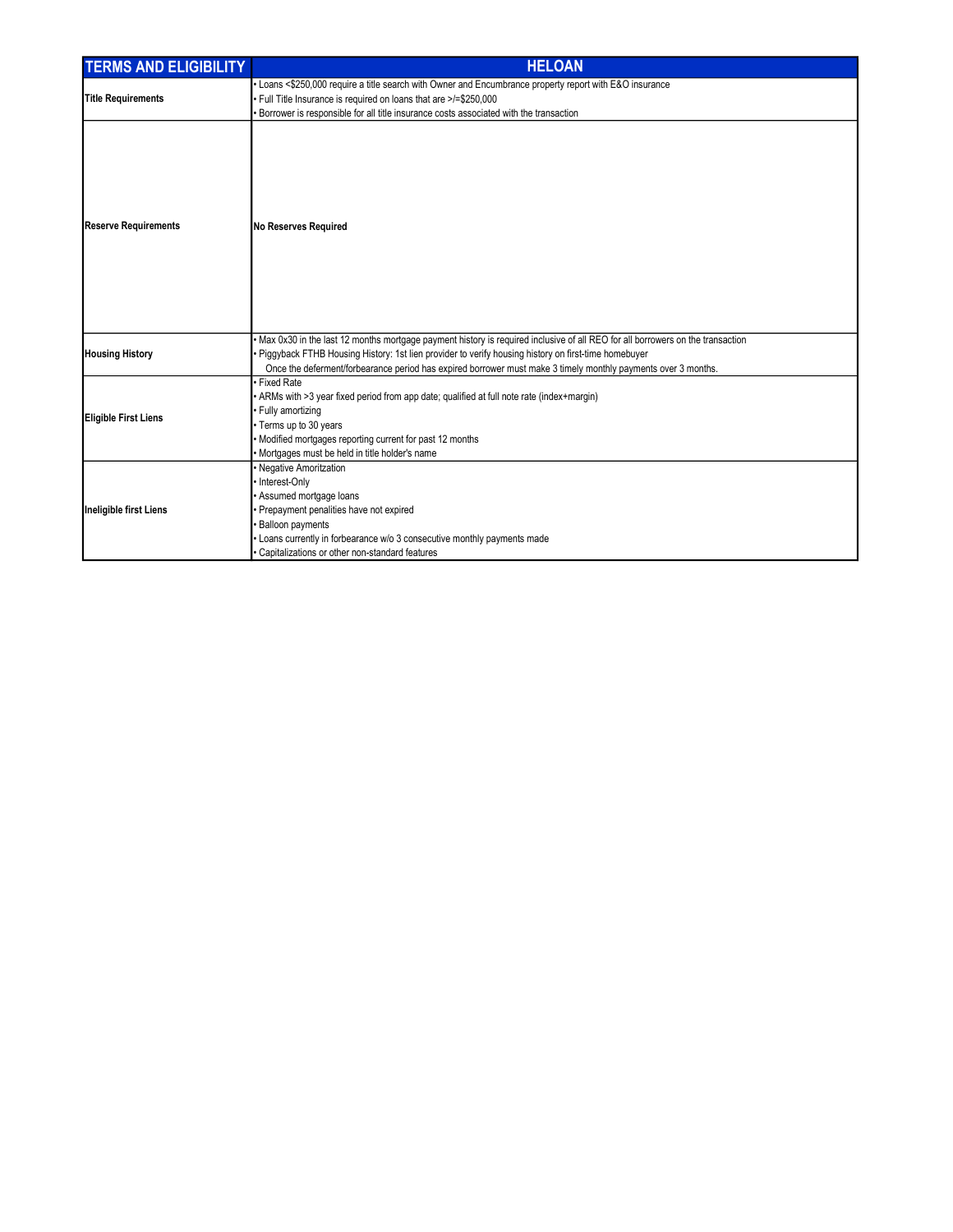| <b>OTHER REQUIREMENTS</b>      | <b>HELOAN</b>                                                                                                 |                                              |  |  |  |  |  |
|--------------------------------|---------------------------------------------------------------------------------------------------------------|----------------------------------------------|--|--|--|--|--|
| <b>Borrower Age</b>            | • 18 years or older                                                                                           |                                              |  |  |  |  |  |
|                                | · US Citizens                                                                                                 |                                              |  |  |  |  |  |
|                                | Permanent Residents                                                                                           |                                              |  |  |  |  |  |
|                                | . Non-Permanent Residents with valid US H, L, E-1, F-1 with OPT, G or TN visa or EAD card                     |                                              |  |  |  |  |  |
|                                |                                                                                                               |                                              |  |  |  |  |  |
|                                |                                                                                                               |                                              |  |  |  |  |  |
| Citizenship                    |                                                                                                               |                                              |  |  |  |  |  |
|                                |                                                                                                               |                                              |  |  |  |  |  |
|                                |                                                                                                               |                                              |  |  |  |  |  |
|                                |                                                                                                               |                                              |  |  |  |  |  |
|                                |                                                                                                               |                                              |  |  |  |  |  |
|                                |                                                                                                               |                                              |  |  |  |  |  |
|                                | • LLCs, Corporations, Partnerships                                                                            | • Deferred enforced depature                 |  |  |  |  |  |
|                                | Power of Attorney on Cash-out deals is not perm • Humanitarian parole                                         |                                              |  |  |  |  |  |
|                                | Borrower's holding diplomatic immunity                                                                        | · Irrevocable trusts are not permitted       |  |  |  |  |  |
| Ineligible Borrowers           | • Temporary protected status                                                                                  | • Life Estates                               |  |  |  |  |  |
|                                | Foreign nationals with only ITIN                                                                              | • Land Trusts                                |  |  |  |  |  |
|                                |                                                                                                               |                                              |  |  |  |  |  |
|                                | · Single Family                                                                                               |                                              |  |  |  |  |  |
|                                | Residence                                                                                                     |                                              |  |  |  |  |  |
|                                |                                                                                                               | • Townhouses                                 |  |  |  |  |  |
| <b>Eligible Property Types</b> | · Mixed Use<br>Single Family                                                                                  | • Cooperative with board approval (NYC / DC) |  |  |  |  |  |
|                                |                                                                                                               |                                              |  |  |  |  |  |
|                                | Condominium                                                                                                   | • Modular Homes                              |  |  |  |  |  |
|                                | · PUDs                                                                                                        |                                              |  |  |  |  |  |
|                                | Condotels                                                                                                     | • Working farms and ranches                  |  |  |  |  |  |
|                                | New construction                                                                                              | • Properties >25 Acres                       |  |  |  |  |  |
|                                | · Mobile Homes                                                                                                | • Timeshares                                 |  |  |  |  |  |
| Ineligible Property Types      | · Manufactured Homes                                                                                          | • Leaseholds                                 |  |  |  |  |  |
|                                | Commercial Operations                                                                                         | • Tenants In Common                          |  |  |  |  |  |
|                                | Geodesic Homes                                                                                                |                                              |  |  |  |  |  |
|                                | · Properties listed for sale in the last 12 months                                                            |                                              |  |  |  |  |  |
|                                | · Established projects only                                                                                   |                                              |  |  |  |  |  |
| <b>Condominimums</b>           | • Limited Project Review to be completed by lender<br>· Confirmation of subject property not being a condotel |                                              |  |  |  |  |  |
|                                | • H06 policy is required                                                                                      |                                              |  |  |  |  |  |
|                                |                                                                                                               |                                              |  |  |  |  |  |

| <b>OTHER REQUIREMENTS</b>                | <b>HELOAN</b>                                                                                                                                                                                                                                                                                                                                                                                                                                                         |                               |                                                                                                                                                                       |                      |                                       |            |  |
|------------------------------------------|-----------------------------------------------------------------------------------------------------------------------------------------------------------------------------------------------------------------------------------------------------------------------------------------------------------------------------------------------------------------------------------------------------------------------------------------------------------------------|-------------------------------|-----------------------------------------------------------------------------------------------------------------------------------------------------------------------|----------------------|---------------------------------------|------------|--|
|                                          |                                                                                                                                                                                                                                                                                                                                                                                                                                                                       | <b>Max CLTV</b>               |                                                                                                                                                                       |                      |                                       |            |  |
|                                          | <b>Minimum</b><br><b>FICO</b>                                                                                                                                                                                                                                                                                                                                                                                                                                         | Owner<br>Occupied<br>Cash Out | Owner<br>Occupied<br>Purchase &<br>Rate / Term                                                                                                                        | 2nd Home<br>Cash Out | 2nd Home<br>Purchase &<br>Rate / Term | Investment |  |
| Geographic Restrictions: Texas Loans     | 660-679                                                                                                                                                                                                                                                                                                                                                                                                                                                               | 80%                           | 80%                                                                                                                                                                   | 70%                  | 70%                                   |            |  |
|                                          | 680-699                                                                                                                                                                                                                                                                                                                                                                                                                                                               | 80%                           | 90%                                                                                                                                                                   | 75%                  | 75%                                   |            |  |
|                                          | 700-759                                                                                                                                                                                                                                                                                                                                                                                                                                                               | 80%                           | 90%                                                                                                                                                                   | 75%                  | 75%                                   |            |  |
|                                          | 760-779                                                                                                                                                                                                                                                                                                                                                                                                                                                               | 80%                           | 90%                                                                                                                                                                   | 75%                  | 75%                                   |            |  |
|                                          | 780+                                                                                                                                                                                                                                                                                                                                                                                                                                                                  | 80%                           | 90%                                                                                                                                                                   | 75%                  | 75%                                   |            |  |
|                                          |                                                                                                                                                                                                                                                                                                                                                                                                                                                                       |                               | Owner Occupied 2-4 units, Purchase / Rate and Term - refer to HELOAN Max CLTV limits<br>Maximum CLTV for Piggyback loans is based off first Lien Terms and Conditions |                      |                                       |            |  |
| Mixed Use                                | The following special eligibility criteria must be met:<br>• The property must be a one-unit dwelling that the borrower occupies as a primary residence or vacation home<br>• The borrower must be both the owner and the operator of the business<br>. The property must be primarily residential in nature<br>• The dwelling may not be modified in a manner that has an adverse impact on its marketability as a residential property<br>• Full appraisal required |                               |                                                                                                                                                                       |                      |                                       |            |  |
| <b>Piggyback Additional Requirements</b> | Final closing disclosure from first lien lender to confirm final CLTV and DTI Calculation<br>Use of existing appraisal from first lien is acceptable subject to collateral review<br>Agreement of sale on purchase contracts                                                                                                                                                                                                                                          |                               |                                                                                                                                                                       |                      |                                       |            |  |
| <b>I</b> Liabilities                     | Paying off debt is allowed for qualifying purposes, although debt must be closed at or prior to loan closing<br>Paying down installment debt is allowed to =10 Months<br Lease payments not be excluded<br>See Button Finance Underwriting Guidelines for Liabilities and Ratios                                                                                                                                                                                      |                               |                                                                                                                                                                       |                      |                                       |            |  |
| <b>I</b> Solar Panel UCC                 | Recorded UCCs and liens on title do not impact lien position<br>Obtain copy of monthly statement unless able to obtain payment from credit report                                                                                                                                                                                                                                                                                                                     |                               |                                                                                                                                                                       |                      |                                       |            |  |
| Assumptions                              | Loans are not assumable                                                                                                                                                                                                                                                                                                                                                                                                                                               |                               |                                                                                                                                                                       |                      |                                       |            |  |
| Prepayment Penalty                       | Not permitted                                                                                                                                                                                                                                                                                                                                                                                                                                                         |                               |                                                                                                                                                                       |                      |                                       |            |  |
| <b>IEscrows</b>                          | No escrow                                                                                                                                                                                                                                                                                                                                                                                                                                                             |                               |                                                                                                                                                                       |                      |                                       |            |  |
| Ineligible Transaction Types             | Non-arms length transaction                                                                                                                                                                                                                                                                                                                                                                                                                                           |                               |                                                                                                                                                                       |                      |                                       |            |  |